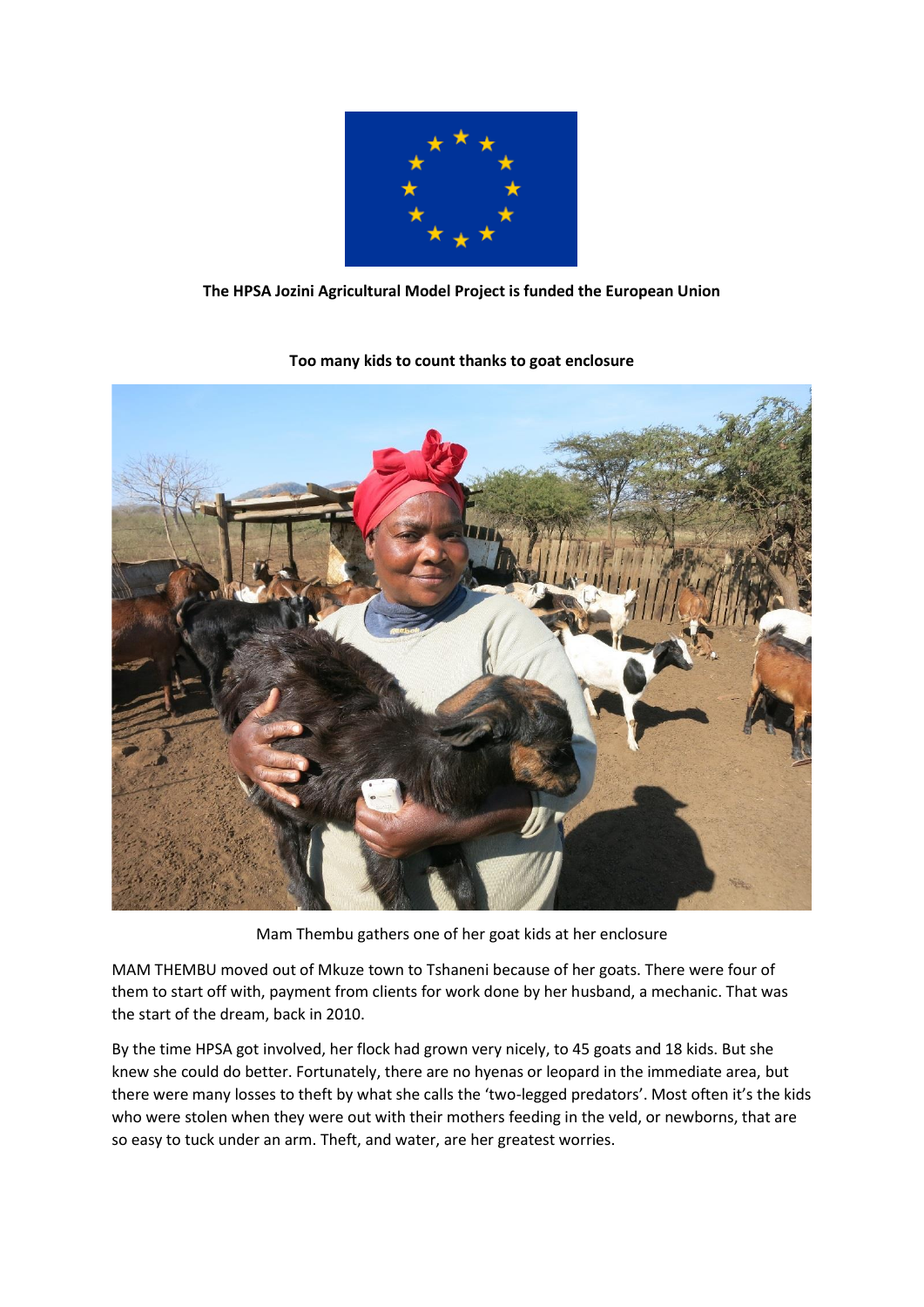Kid mortality among some goat farmers can be as high as 90% sometimes. This can be due to disease, a lack of nutrition, or mothers going hungry or thirsty. To help combat this, simple enclosures are built for the cost of a goat. Altogether 45 enclosures have been built in all the dip tanks. Each dip tank has 15 enclosures, and they demonstrate to other farmers how to reduce mortality rate of heifers especially in winter. The CAHWs monitor these enclosures

every month. In these enclosures, livestock is fed daily with grass, stover, mineral blocks, and maize, mash and food leftovers

Looking for solutions to her difficulties, Mam Thembu started attending community meetings run by CAHW Makhosi Sangweni in 2016. Like many other farmers in the Jozini Agricultural Model Project, she asked if HPSA would assist in building her an enclosure to enable her to manage her flock better. Most farmers build these, together with CAHWs, for their goat kids to ensure they get enough nutrition and are kept from predators. These enclosures, originally developed by Mdukatshani Rural Development Programme, are being piloted and rolled out across Jozini and other HPSA project sites. For Mam Thembu, the main benefit is that she can keep the kids in with sufficient water when she lets the rest of the flock out in the morning, sometimes as early as 8am when there isn't dew on the ground. The ewes then come back in the late morning for water themselves, and suckle their kids who have been safely out of reach from stock thieves. Later, in the afternoon, the entire flock goes back out, but doesn't exhaust itself on long treks for water, which makes the kids most vulnerable.



2 CAHW Makhosi Sangweni checks the condition of one of Mam Thembu's goat kids.

The results were immediate. Whereas Mam Thembu would have expected most of the 10 kids born since the enclosure was built to have been 'lost', all have survived. Now, says Mam Thembu, there